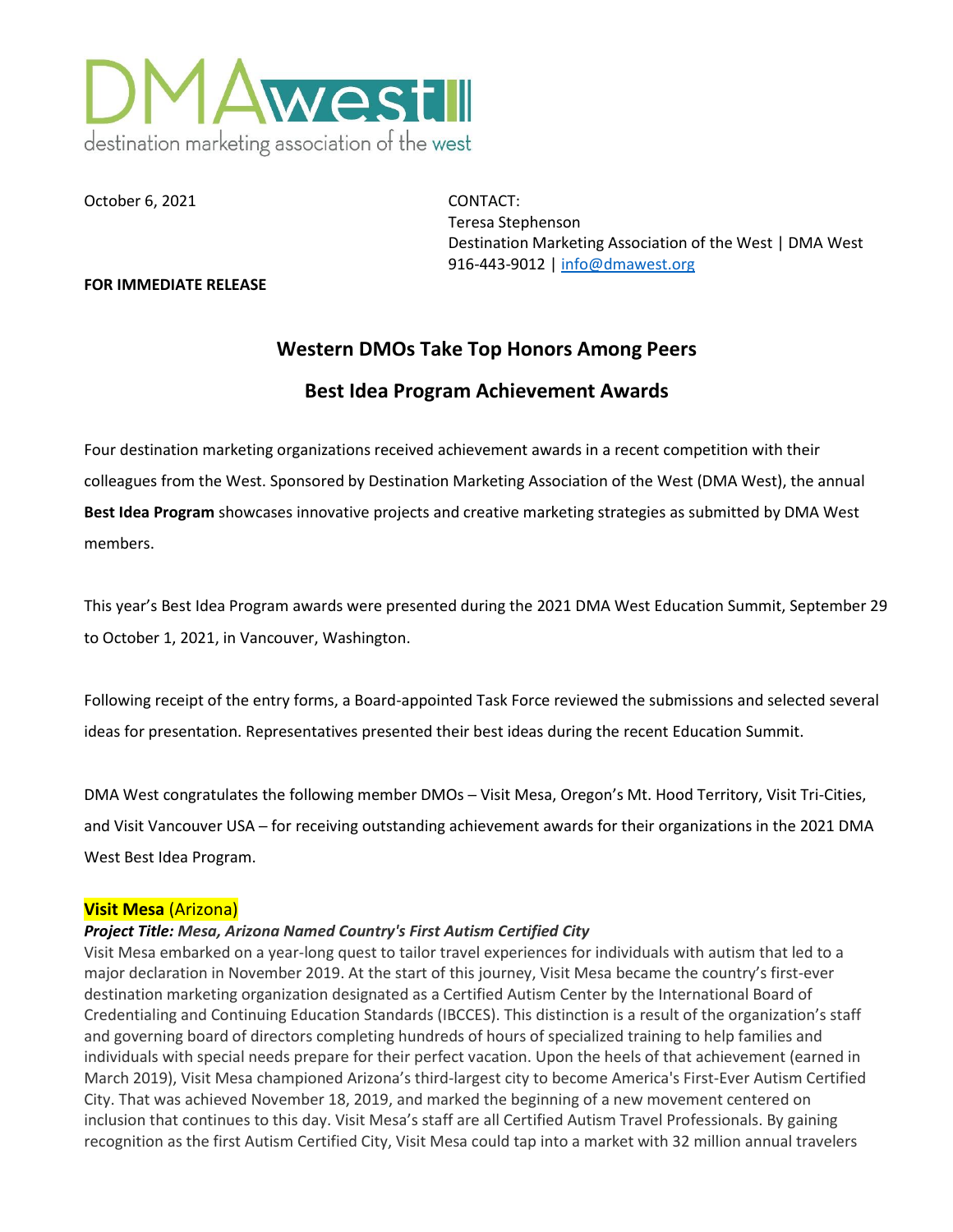who spend more than \$262 billion on autism-related services in the U.S. each year. What began as a localized hospitality campaign quickly evolved into a community-wide initiative as public (Mesa Police, Fire and Parks) and private agencies embraced the efforts of Visit Mesa and united with them to become autism-certified. Mesa hotels, restaurants and entertainment venues participated in specialized autism training geared toward executives and front-facing hospitality service staff to better recognize autism spectrum disorder (ASD) and service the needs of ASD travelers from the planning stages of a vacation to when they arrive in the destination, and throughout their stay. Visit Mesa's strategy to target the family travel market as well as older ASD travelers to consider visitation to Mesa, Arizona, included research and development, video production, the development of planning tools both print and digital, an online website, community engagement and advocacy, and the execution of a robust ad campaign and public relations support.

[VM\\_AutismCertified\\_Centered.jpg](https://www.dmawest.org/files/2316/2939/9830/VM_AutismCertified_Centered.jpg)

Supplemental Materials VisitMesa Autism Certified City.pdf [Autism\\_Travel\\_Guide\\_Cover.jpg](https://www.dmawest.org/files/4416/2939/9831/Autism_Travel_Guide_Cover.jpg)

### **Oregon's Mt. Hood Territory**

#### *Project Title:* **Frontline FAM Virtual Series**

For years, Oregon's Mt. Hood Territory has offered frontline FAM tours as an opportunity for visitor-facing staff from area hotels and attractions to see firsthand the incredible experiences available in the area. During the COVID-19 pandemic, in-person frontline FAM tours were neither safe nor feasible. Yet, as the organization looked ahead to the 2021 summer travel season, it was clear that there was a need for reliable tourism and safety information. In response to the identified needs, the DMO adapted its frontline FAM tours to a virtual series model. They expanded the guest list to include additional touchpoints where visitors might get information during their time in Mt. Hood Territory. They added industry sectors like in-destination winery staff, outdoor agritourism experiences, and recreation guides/outfitters, knowing that these groups were experiencing high levels of visitor traffic in the new pandemic environment. The Frontline FAM Virtual Series met monthly over the course of three months – April, May and June 2021 – to prepare for the summer season. Each month the DMO produced a one-page visitor-ready itinerary that participants could share with their guests, along with a box of local goodies delivered to each participant to bring the itinerary stops to life for them. The boxes were a playful take on popular subscription boxes and included locally made items like beer, hot sauce, coasters and even customized Legos, giving participants a surprise to look forward to each month. During each 1.5-hour Zoom call they walked through the itinerary, "unboxed" the items together, and had several guest presenters from local businesses on the itinerary talk about what to expect at their locations. The three itineraries each highlighted a themed day trip. Itineraries focused on experiences that were new, COVID-19 safe, innovative and/or in target impacted wildfire areas. Updates to the program have made the frontline FAM program more representative of Oregon's Mt. Hood Territory as a complete destination with reliable information provided to both visitors and tourism businesses during the pandemic. The virtual series delivered an engaging and meaningful experience while providing easier access to a greater variety of local partner participants, including those who continue to struggle through the staffing shortages we have seen due to COVID-19.

Mt. Hood Territory Frontline FAM Virutal Series Itineraries.pdf Mt. Hood Territory Frontline FAM Virtual Series Snapshots.pdf

#### **Visit Tri-Cities** (Washington)

#### *Project Title: Pandemic Response for Tri-Cities, Washington*

Like many destination marketing organizations in early 2020, the Visit Tri-Cities (VTC) team found themselves in a usual position: unable to promote tourism to the destination due to a statewide ban on non-essential travel, but seeking additional ways to provide value to the community. The VTC team knew that for the Tri-Cities to advance the work of recovering our local economy and way of life, there was a need to communicate broadly to the residents of the Tri-Cities that all residents play a crucial role in our ability to restore public health, preserve businesses, jobs and our local economy. The behaviors of residents of the region were a key determinant in curbing COVID-19